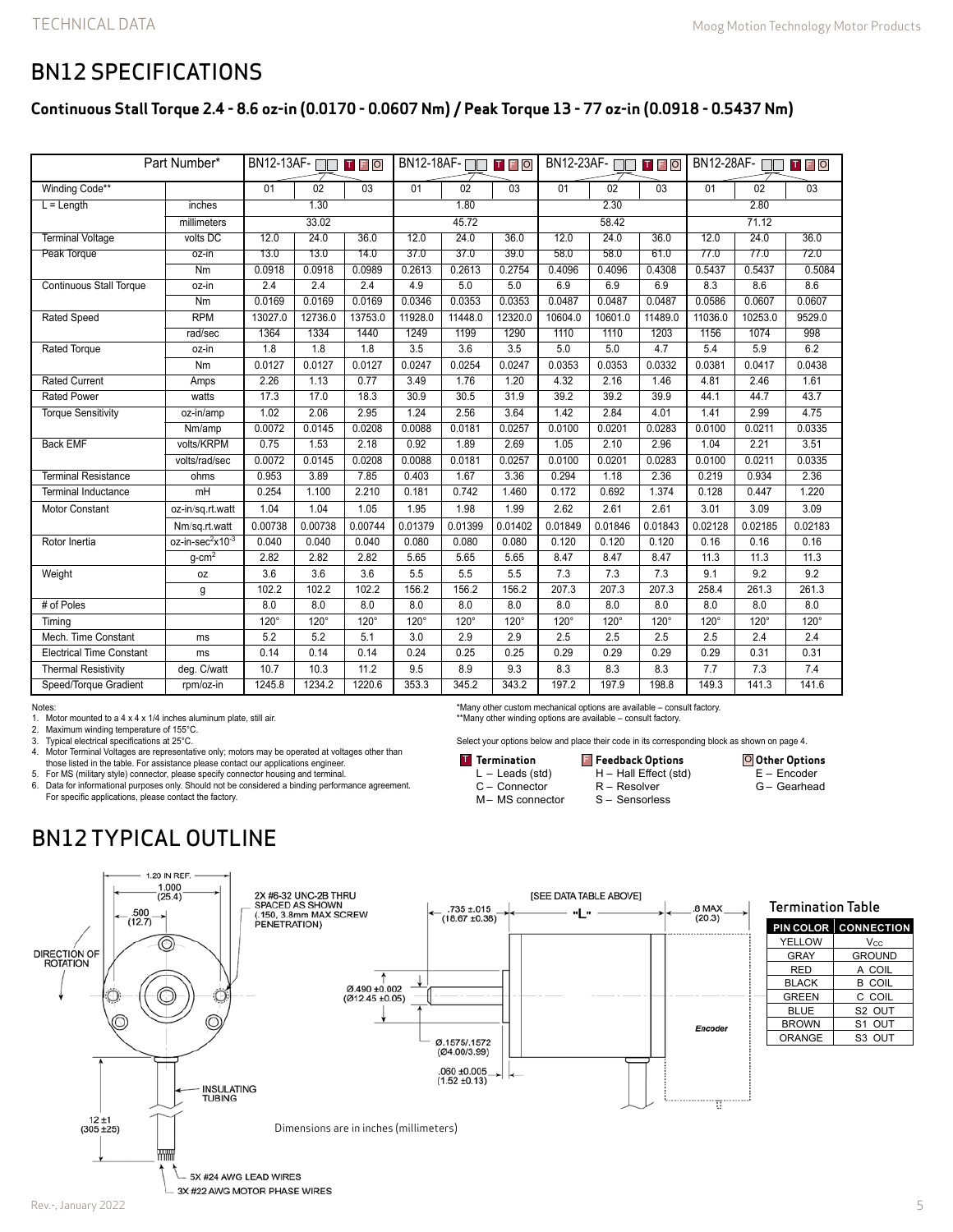## BN12 PERFORMANCE CURVES



**Note:** Intermittent operation is based on a 20% duty cycle of one minute on, four minutes off. Please contact the factory regarding the duty cycle of your application.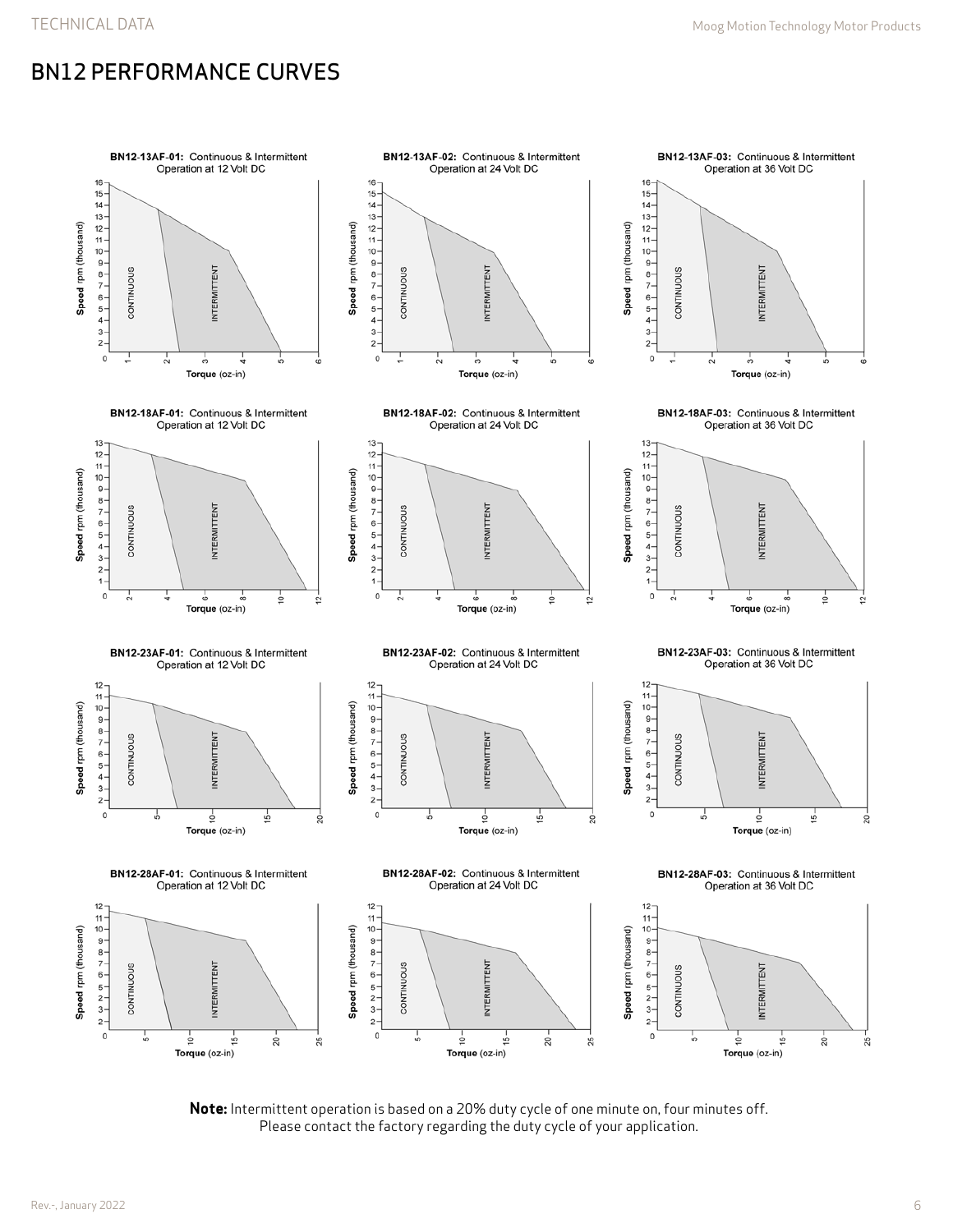### BN12 EU SPECIFICATIONS

### **Continuous Stall Torque 2.4 - 8.6 oz-in (0.0170 - 0.0587 Nm) / Peak Torque 13 - 77 oz-in (0.0918 - 0.544 Nm)**

| Part Number*                   |                        |         |         |         | <b>TFO</b><br>BN12-18EU-□□ |         |         | <b>BN12-23EU-□□□□□</b> |         |         | <b>TFO</b><br>BN12-28EU- |         |         |
|--------------------------------|------------------------|---------|---------|---------|----------------------------|---------|---------|------------------------|---------|---------|--------------------------|---------|---------|
| Winding Code**                 |                        | 01      | 02      | 03      | 01                         | 02      | 03      | 01                     | 02      | 03      | 01                       | 02      | 03      |
| $L =$ Length                   | inches                 | 1.30    |         |         | 1.80                       |         |         | 2.30                   |         |         | 2.80                     |         |         |
|                                | millimeters            | 33.02   |         |         | 45.72                      |         |         |                        | 58.42   |         | 71.12                    |         |         |
| <b>Terminal Voltage</b>        | volts DC               | 12      | 24      | 36      | 12                         | 24      | 36      | 12                     | 24      | 36      | 12                       | 24      | 36      |
| Peak Torque                    | oz-in                  | 13      | 13      | 14      | 37                         | 37      | 39      | 58                     | 58      | 61      | 77                       | 77      | 72      |
|                                | Nm                     | 0.0918  | 0.0918  | 0.0989  | 0.262                      | 0.262   | 0.276   | 0.410                  | 0.410   | 0.431   | 0.544                    | 0.544   | 0.509   |
| <b>Continuous Stall Torque</b> | oz-in                  | 2.4     | 2.4     | 2.4     | 4.9                        | 5.0     | 5.0     | 6.9                    | 6.9     | 6.9     | 8.3                      | 8.6     | 8.6     |
|                                | Nm                     | 0.0170  | 0.0170  | 0.0170  | 0.0346                     | 0.0354  | 0.0354  | 0.0488                 | 0.0488  | 0.0488  | 0.0587                   | 0.0587  | 0.0587  |
| <b>Rated Speed</b>             | <b>RPM</b>             | 13027   | 12736   | 13753   | 11928                      | 11448   | 12320   | 10604                  | 10601   | 11489   | 11036                    | 10253   | 9529    |
|                                | rad/sec                | 1364    | 1333    | 1440    | 1249                       | 1198    | 1290    | 1110                   | 1110    | 1203    | 1155                     | 1073    | 997     |
| <b>Rated Torque</b>            | oz-in                  | 1.80    | 1.80    | 1.80    | 3.50                       | 3.60    | 3.50    | 5.00                   | 5.00    | 4.70    | 5.40                     | 5.90    | 6.20    |
|                                | Nm                     | 0.0127  | 0.0127  | 0.0127  | 0.0248                     | 0.0255  | 0.0248  | 0.0354                 | 0.0354  | 0.0332  | 0.0382                   | 0.0417  | 0.0438  |
| <b>Rated Current</b>           | Amps                   | 2.26    | 1.13    | 0.77    | 3.49                       | 1.76    | 1.20    | 4.32                   | 2.16    | 1.46    | 4.81                     | 2.46    | 1.61    |
| <b>Rated Power</b>             | watts                  | 17.3    | 17.0    | 18.3    | 30.9                       | 30.5    | 31.9    | 39.2                   | 39.2    | 39.9    | 44.1                     | 44.7    | 43.7    |
| <b>Torque Sensitivity</b>      | oz-in/amp              | 1.02    | 2.06    | 2.95    | 1.24                       | 2.56    | 3.64    | 1.42                   | 2.84    | 4.01    | 1.41                     | 2.99    | 4.75    |
|                                | Nm/amp                 | 0.0072  | 0.0146  | 0.0209  | 0.0088                     | 0.0180  | 0.0257  | 0.0101                 | 0.0201  | 0.0284  | 0.0100                   | 0.0212  | 0.0336  |
| <b>Back EMF</b>                | volts/KRPM             | 0.75    | 1.53    | 2.18    | 0.92                       | 1.89    | 2.69    | 1.05                   | 2.10    | 2.96    | 1.04                     | 2.21    | 3.51    |
|                                | volts/rad/sec          | 0.0072  | 0.0146  | 0.0209  | 0.0088                     | 0.0180  | 0.0257  | 0.0101                 | 0.0201  | 0.0284  | 0.0100                   | 0.0212  | 0.0336  |
| <b>Terminal Resistance</b>     | ohms                   | 0.953   | 3.89    | 7.85    | 0.403                      | 1.67    | 3.36    | 0.294                  | 1.18    | 2.36    | 0.219                    | 0.934   | 2.36    |
| <b>Terminal Inductance</b>     | mH                     | 0.254   | 1.100   | 2.210   | 0.181                      | 0.742   | 1.460   | 0.172                  | 0.692   | 1.374   | 0.128                    | 0.447   | 1.220   |
| Motor Constant                 | oz-in/sq.rt.watt       | 1.0     | 1.1     | 1.1     | 2.0                        | 2.0     | 2.0     | 2.6                    | 2.6     | 2.6     | 3.0                      | 3.1     | 3.1     |
|                                | Nm/sq.rt.watt          | 0.0071  | 0.0078  | 0.0078  | 0.0142                     | 0.0142  | 0.0142  | 0.0184                 | 0.0184  | 0.0184  | 0.0212                   | 0.0219  | 0.0219  |
| Rotor Inertia                  | oz-in-sec <sup>2</sup> | 4.0E-05 | 4.0E-05 | 4.0E-05 | 8.0E-05                    | 8.0E-05 | 8.0E-05 | 1.2E-04                | 1.2E-04 | 1.2E-04 | 1.6E-04                  | 1.6E-04 | 1.6E-04 |
|                                | $a$ -cm <sup>2</sup>   | 2.83    | 2.83    | 2.83    | 5.65                       | 5.65    | 5.65    | 8.48                   | 8.48    | 8.48    | 11.3                     | 11.3    | 11.3    |
| Weight                         | 0Z                     | 3.6     | 3.6     | 3.6     | 5.5                        | 5.5     | 5.5     | 7.3                    | 7.3     | 7.3     | 9.1                      | 9.2     | 9.2     |
|                                | g                      | 102     | 102     | 102     | 156                        | 156     | 156     | 207                    | 207     | 207     | 258                      | 261     | 261     |

Notes:

1. Motor mounted to a  $4 \times 4 \times 1/4$  inches aluminum plate, still air.<br>2. Maximum winding temperature of 155°C.

2. Maximum winding temperature of 155°C.<br>3. Typical electrical specifications at 25°C.

Typical electrical specifications at 25°C.

- 4. Motor Terminal Voltages are representative only; motors may be operated at voltages other than
- those listed in the table. For assistance please contact our applications engineer.

5. For MS (military style) connector, please specify connector housing and terminal. 6. Data for informational purposes only. Should not be considered a binding performance agreement.

For specific applications, please contact the factory.

\*Many other custom mechanical options are available – consult factory.

\*\*Many other winding options are available – consult factory.

Select your options below and place their code in its corresponding block as shown on page 4.

H – Hall Effect (std) R – Resolver S – Sensorless

**Termination** L – Leads (std) C – Connector **FREE OPTIONS OF STATE OF STATE OF STATE OF STATE OF STATE OF STATE OF STATE OF STATE OF STATE OF STATE OF STATE** 

M – MS connector

**Other Options** E – Encoder G – Gearhead

## BN12 EU TYPICAL OUTLINE



#### Termination Table

|               | <b>PIN COLOR CONNECTION</b> |
|---------------|-----------------------------|
| YELLOW        | $V_{\rm CC}$                |
| <b>GRAY</b>   | <b>GROUND</b>               |
| <b>RED</b>    | A COIL                      |
| <b>BLACK</b>  | <b>B COIL</b>               |
| <b>GREEN</b>  | C COIL                      |
| <b>BLUE</b>   | S <sub>2</sub> OUT          |
| <b>BROWN</b>  | S1 OUT                      |
| <b>ORANGE</b> | S3 OUT                      |



Dimensions are in millimeters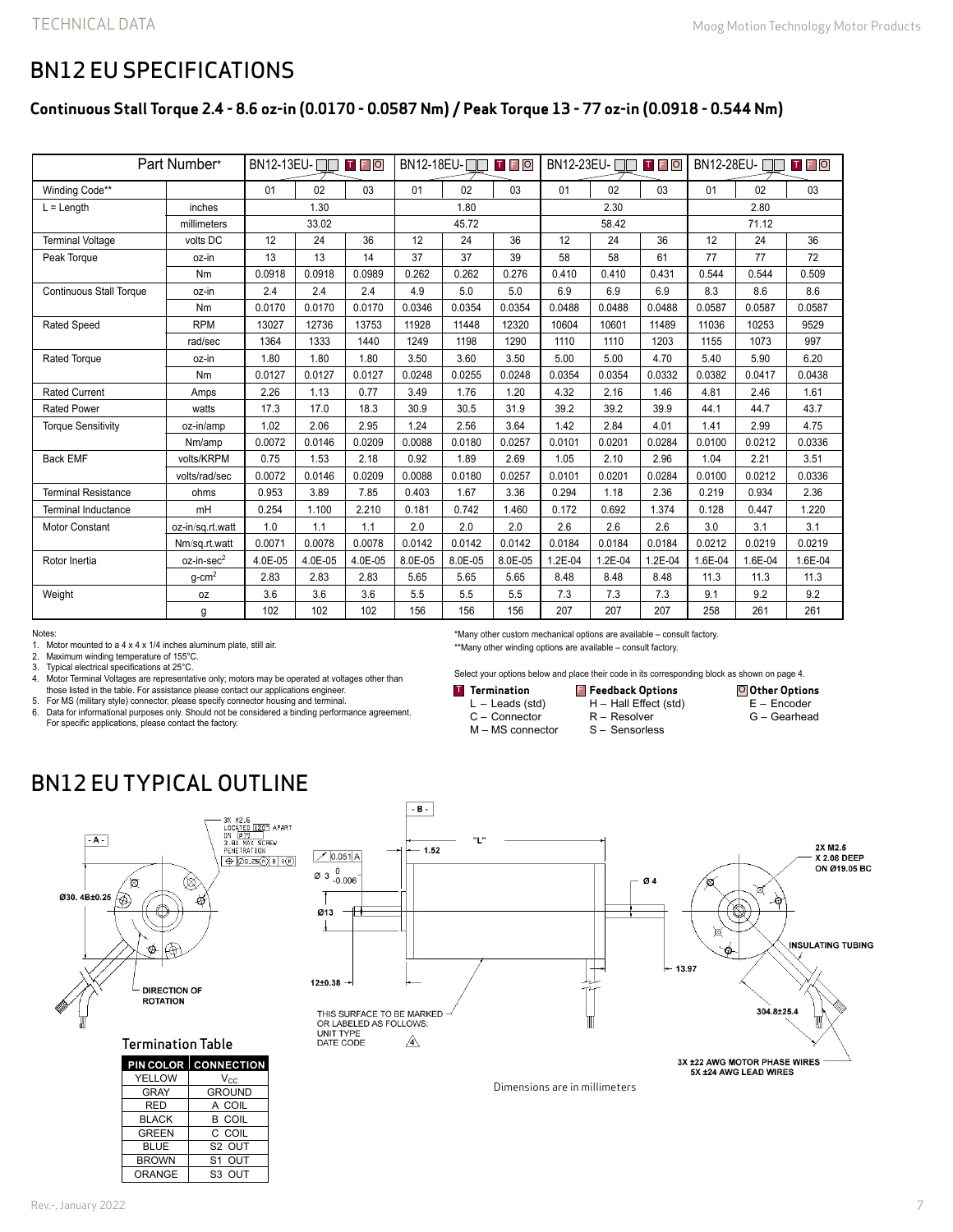# BN12 EU PERFORMANCE CURVES



**Note:** Intermittent operation is based on a 20% duty cycle of one minute on, four minutes off. Please contact the factory regarding the duty cycle of your application.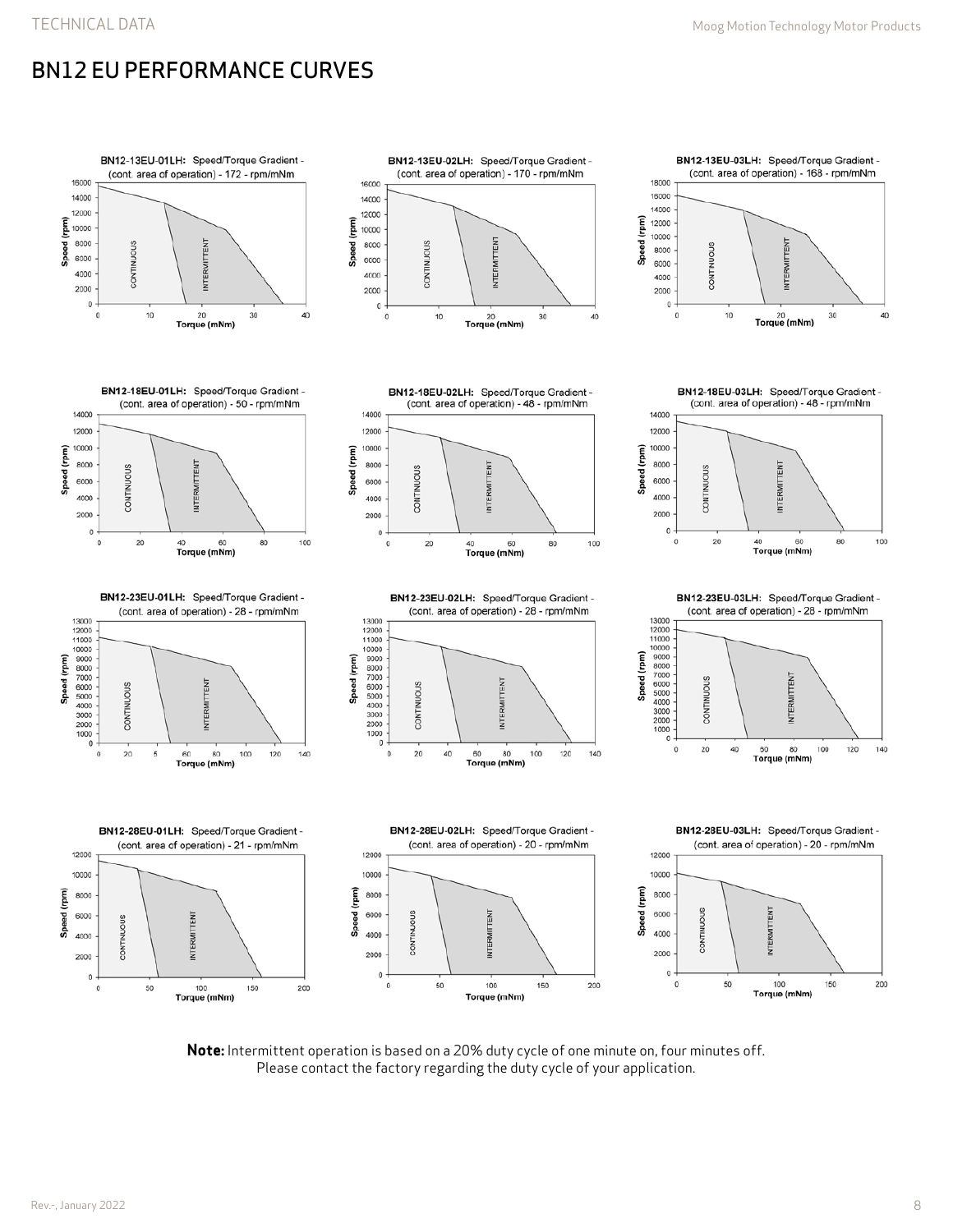**Other Options** G – Gearhead

### BN12 IP65 SPECIFICATIONS

#### **Continuous Stall Torque 2.4 - 8.6 oz-in (0.0170 - 0.0607 Nm) / Peak Torque 13 - 77 oz-in (0.0918 - 0.5437 Nm)**

| Part Number*                    |                                          | BN12-13IP-<br><b>TFO</b> |             |             | BN12-18IP- $\square$<br>TFO |             |         | BN12-23IP-<br><b>TFO</b> |         |         | BN12-28IP-<br>T FO<br>ПN |         |         |  |
|---------------------------------|------------------------------------------|--------------------------|-------------|-------------|-----------------------------|-------------|---------|--------------------------|---------|---------|--------------------------|---------|---------|--|
| Winding Code**                  |                                          | 01                       | 02          | 03          | 01                          | 02          | 03      | 01                       | 02      | 03      | 01                       | 02      | 03      |  |
| $L =$ Length                    | inches                                   |                          | 1.82        |             | 2.32                        |             |         | 2.82                     |         |         | 3.32                     |         |         |  |
|                                 | millimeters                              | 46.2                     |             |             |                             | 58.9        |         |                          | 71.6    |         |                          | 84.3    |         |  |
| <b>Terminal Voltage</b>         | volts DC                                 | 12.0                     | 24.0        | 36.0        | 12.0                        | 24.0        | 36.0    | 12.0                     | 24.0    | 36.0    | 12.0                     | 24.0    | 36.0    |  |
| Peak Torque                     | oz-in                                    | 13.0                     | 13.0        | 14.0        | 37.0                        | 37.0        | 39.0    | 58.0                     | 58.0    | 61.0    | 77.0                     | 77.0    | 72.0    |  |
|                                 | Nm                                       | 0.0918                   | 0.0918      | 0.0989      | 0.2613                      | 0.2613      | 0.2754  | 0.4096                   | 0.4096  | 0.4308  | 0.5437                   | 0.5437  | 0.5084  |  |
| <b>Continuous Stall Torque</b>  | oz-in                                    | 2.4                      | 2.4         | 2.4         | 4.9                         | 5.0         | 5.0     | 6.9                      | 6.9     | 6.9     | 8.3                      | 8.6     | 8.6     |  |
|                                 | Nm                                       | 0.0169                   | 0.0169      | 0.0169      | 0.0346                      | 0.0353      | 0.0353  | 0.0487                   | 0.0487  | 0.0487  | 0.0586                   | 0.0607  | 0.0607  |  |
| <b>Rated Speed</b>              | <b>RPM</b>                               | 13027.0                  | 12736.0     | 13753.0     | 11928.0                     | 11448.0     | 12320.0 | 10604.0                  | 10601.0 | 11489.0 | 11036.0                  | 10253.0 | 9529.0  |  |
|                                 | rad/sec                                  | 1364                     | 1334        | 1440        | 1249                        | 1199        | 1290    | 1110                     | 1110    | 1203    | 1156                     | 1074    | 998     |  |
| <b>Rated Torque</b>             | oz-in                                    | 1.8                      | 1.8         | 1.8         | 3.5                         | 3.6         | 3.5     | 5.0                      | 5.0     | 4.7     | 5.4                      | 5.9     | 6.2     |  |
|                                 | Nm                                       | 0.0127                   | 0.0127      | 0.0127      | 0.0247                      | 0.0254      | 0.0247  | 0.0353                   | 0.0353  | 0.0332  | 0.0381                   | 0.0417  | 0.0438  |  |
| <b>Rated Current</b>            | Amps                                     | 2.26                     | 1.13        | 0.77        | 3.49                        | 1.76        | 1.20    | 4.32                     | 2.16    | 1.46    | 4.81                     | 2.46    | 1.61    |  |
| <b>Rated Power</b>              | watts                                    | 17.3                     | 17.0        | 18.3        | 30.9                        | 30.5        | 31.9    | 39.2                     | 39.2    | 39.9    | 44.1                     | 44.7    | 43.7    |  |
| <b>Torque Sensitivity</b>       | oz-in/amp                                | 1.02                     | 2.06        | 2.95        | 1.24                        | 2.56        | 3.64    | 1.42                     | 2.84    | 4.01    | 1.41                     | 2.99    | 4.75    |  |
|                                 | Nm/amp                                   | 0.0072                   | 0.0145      | 0.0208      | 0.0088                      | 0.0181      | 0.0257  | 0.0100                   | 0.0201  | 0.0283  | 0.0100                   | 0.0211  | 0.0335  |  |
| <b>Back EMF</b>                 | volts/KRPM                               | 0.75                     | 1.53        | 2.18        | 0.92                        | 1.89        | 2.69    | 1.05                     | 2.10    | 2.96    | 1.04                     | 2.21    | 3.51    |  |
|                                 | volts/rad/sec                            | 0.0072                   | 0.0145      | 0.0208      | 0.0088                      | 0.0181      | 0.0257  | 0.0100                   | 0.0201  | 0.0283  | 0.0100                   | 0.0211  | 0.0335  |  |
| <b>Terminal Resistance</b>      | ohms                                     | 0.953                    | 3.89        | 7.85        | 0.403                       | 1.67        | 3.36    | 0.294                    | 1.18    | 2.36    | 0.219                    | 0.934   | 2.36    |  |
| <b>Terminal Inductance</b>      | mH                                       | 0.254                    | 1.100       | 2.210       | 0.181                       | 0.742       | 1.460   | 0.172                    | 0.692   | 1.374   | 0.128                    | 0.447   | 1.220   |  |
| Motor Constant                  | oz-in/sq.rt.watt                         | 1.04                     | 1.04        | 1.05        | 1.95                        | 1.98        | 1.99    | 2.62                     | 2.61    | 2.61    | 3.01                     | 3.09    | 3.09    |  |
|                                 | Nm/sq.rt.watt                            | 0.00738                  | 0.00738     | 0.00744     | 0.01379                     | 0.01399     | 0.01402 | 0.01849                  | 0.01846 | 0.01843 | 0.02128                  | 0.02185 | 0.02183 |  |
| Rotor Inertia                   | oz-in-sec <sup>2</sup> x10 <sup>-3</sup> | 0.040                    | 0.040       | 0.040       | 0.080                       | 0.080       | 0.080   | 0.120                    | 0.120   | 0.120   | 0.16                     | 0.16    | 0.16    |  |
|                                 | $g$ -cm <sup>2</sup>                     | 2.82                     | 2.82        | 2.82        | 5.65                        | 5.65        | 5.65    | 8.47                     | 8.47    | 8.47    | 11.3                     | 11.3    | 11.3    |  |
| Weight                          | 0Z                                       | 3.6                      | 3.6         | 3.6         | 5.5                         | 5.5         | 5.5     | 7.3                      | 7.3     | 7.3     | 9.1                      | 9.2     | 9.2     |  |
|                                 | g                                        | 102.2                    | 102.2       | 102.2       | 156.2                       | 156.2       | 156.2   | 207.3                    | 207.3   | 207.3   | 258.4                    | 261.3   | 261.3   |  |
| # of Poles                      |                                          | 8.0                      | 8.0         | 8.0         | 8.0                         | 8.0         | 8.0     | 8.0                      | 8.0     | 8.0     | 8.0                      | 8.0     | 8.0     |  |
| Timing                          |                                          | $120^\circ$              | $120^\circ$ | $120^\circ$ | $120^\circ$                 | $120^\circ$ | 120°    | 120°                     | 120°    | 120°    | 120°                     | 120°    | 120°    |  |
| Mech. Time Constant             | ms                                       | 5.2                      | 5.2         | 5.1         | 3.0                         | 2.9         | 2.9     | 2.5                      | 2.5     | 2.5     | 2.5                      | 2.4     | 2.4     |  |
| <b>Electrical Time Constant</b> | ms                                       | 0.14                     | 0.14        | 0.14        | 0.24                        | 0.25        | 0.25    | 0.29                     | 0.29    | 0.29    | 0.29                     | 0.31    | 0.31    |  |
| <b>Thermal Resistivity</b>      | deg. C/watt                              | 10.7                     | 10.3        | 11.2        | 9.5                         | 8.9         | 9.3     | 8.3                      | 8.3     | 8.3     | 7.7                      | 7.3     | 7.4     |  |
| Speed/Torque Gradient           | rpm/oz-in                                | 1245.8                   | 1234.2      | 1220.6      | 353.3                       | 345.2       | 343.2   | 197.2                    | 197.9   | 198.8   | 149.3                    | 141.3   | 141.6   |  |

Notes:

1. Motor mounted to a 4 x 4 x 1/4 inches aluminum plate, still air.

2. Maximum winding temperature of 155°C.

3. Typical electrical specifications at 25°C.

4. Motor Terminal Voltages are representative only; motors may be operated at voltages other than

those listed in the table. For assistance please contact our applications engineer.

5. Calculated (theoretical) speed/torque gradient.

6. For MS (military style) connector, please specify connector housing and terminal. 7. Data for informational purposes only. Should not be considered a binding performance agreement. For specific applications, please contact the factory.

## BN12 IP65 TYPICAL OUTLINE



\*Many other custom mechanical options are available – consult factory. \*\*Many other winding options are available – consult factory.

H – Hall Effect (std)

BROWN S1 OUT

**ORANGE** 

Select your options below and place their code in its corresponding block as shown on page 4. **Termination**

 $L -$  Leads (std) **Feedback Options** T F O

C – Connector

M– MS connector